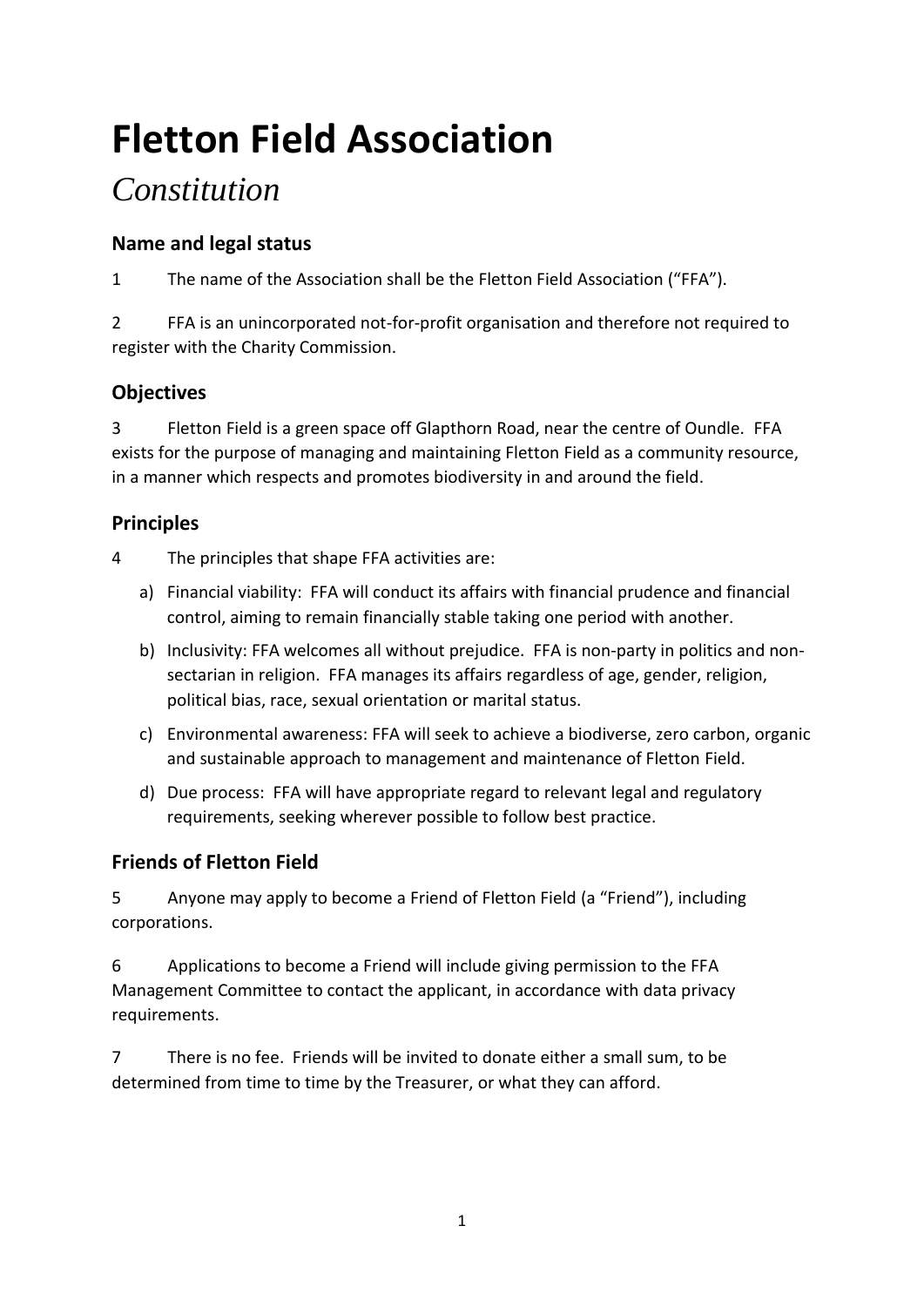### **Voting rights**

8 Friends may vote in person at General Meetings. A corporate member represented in person at meetings will have one vote.

9 The quorum for any General Meeting will be at least 12 members.

#### **Annual General Meetings**

10 An Annual General Meeting ("AGM") shall be held each year, the date, time and place to be determined by the Management Committee.

11 The Committee Secretary is responsible for notifying all Friends of the AGM at least 21 days beforehand, and for asking Friends to give at least 7 days notice of any matters they may wish to raise for consideration at the AGM.

12 The business at the AGM will normally include:

- a) Confirming the minutes of the previous AGM.
- b) Accepting the annual accounts.
- c) Receiving an annual report from the Chair.
- d) Electing any members of the Management Committee coming up for election.

### **Special and Extraordinary General Meetings**

13 The Chair may convene a Special General Meeting by giving Friends 28 days advance notice together with appropriate information on the matter(s) to be discussed at the meeting.

14 An Extraordinary General Meeting may be convened by the Chair upon receiving 28 days advance notice of a written request to do so signed by at least ten Friends and setting out in full the reasons for making the request.

#### **Governance**

15 FFA will be governed by a Management Committee, which is elected by the Friends and will report to the Friends annually at the AGM.

16 The Management Committee shall consist of two officers, the Chair and the Treasurer, and up to four more Friends, all to be appointed by election from among the Friends, and a representative ex officio from each of Oundle Town Council and North Northamptonshire Council, by invitation.

- a) The Chair is responsible for representing the Association, for the proper conduct of all FFA meetings, convening committee meetings, recording committee decisions, following up as appropriate, and maintaining records of current Friends and their contact details. The Chair may delegate these responsibilities as needed.
- b) The Treasurer is responsible for proper use of and control over the Association funds.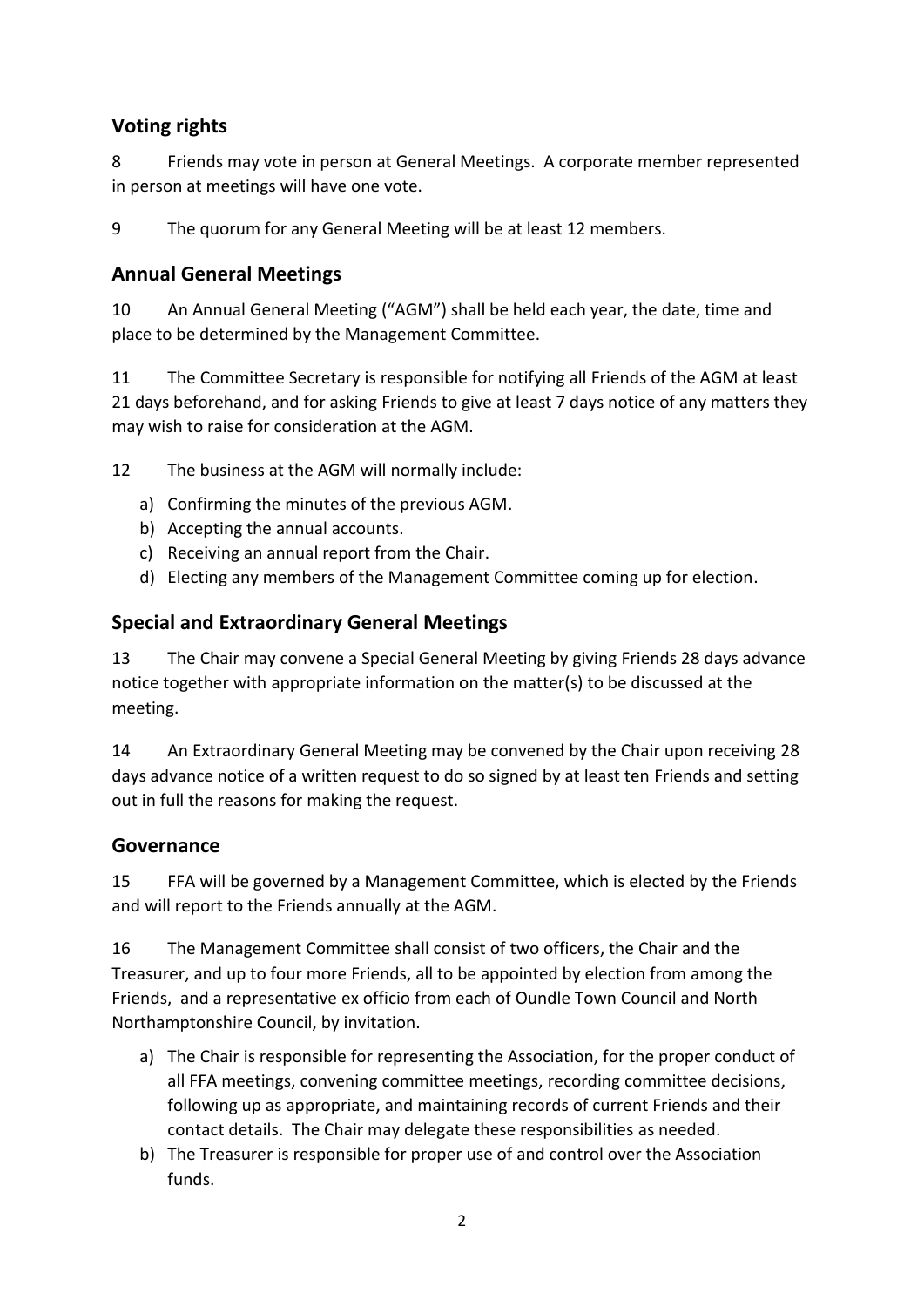17 Members of the Management Committee, once elected, will normally serve for three years and may stand for election for a further three years. Ex officio members, once appointed, may serve for as long as their organisation deems appropriate.

18 Members of the Management Committee may stand down at their own request and are urged to give as much notice as possible.

19 The Management Committee may co-opt other members with specific responsibilities, normally a defined task or project. Co-opted members may serve for as long as their specific responsibilities require, which will normally not exceed three years.

20 Management Committee meetings will require at least four members present in order to be quorate i.e. empowered to make valid decisions. The Chair shall have a casting vote. There will normally be at least four formal meetings of the Management Committee each year.

21 The Management Committee is empowered to pursue or make application for grants or other funding to support the activities of the Association and in pursuance of its Objectives.

### **Financial management and control**

22 Monies raised or received by the Association will be used for the purpose of achieving the Association's Objectives.

23 No person representing the Association may make or enter into any arrangement with any person or organisation that may incur a financial liability save for such purposes agreed and authorised by the Management Committee.

24 The Treasurer is responsible for financial management and control. The Treasurer will ensure all income and expenditure is properly accounted for, will arrange for an appropriately independent examination of the annual accounts, and will present an annual financial statement to the AGM. Signatories to the FFA bank account will be the Treasurer and up to two other Friends chosen by the Management Committee who must not be related to each other or to the Treasurer.

# **Winding up**

25 Should the members decide by means of a General Meeting to close the Association then the core members of the Management Committee will remain in office until such time as they have wound up the affairs of the Association in an orderly manner.

26 Any net assets remaining when the Association is wound up must be returned pro rata to the original donors or deployed in accordance with any relevant restrictions or constraints.